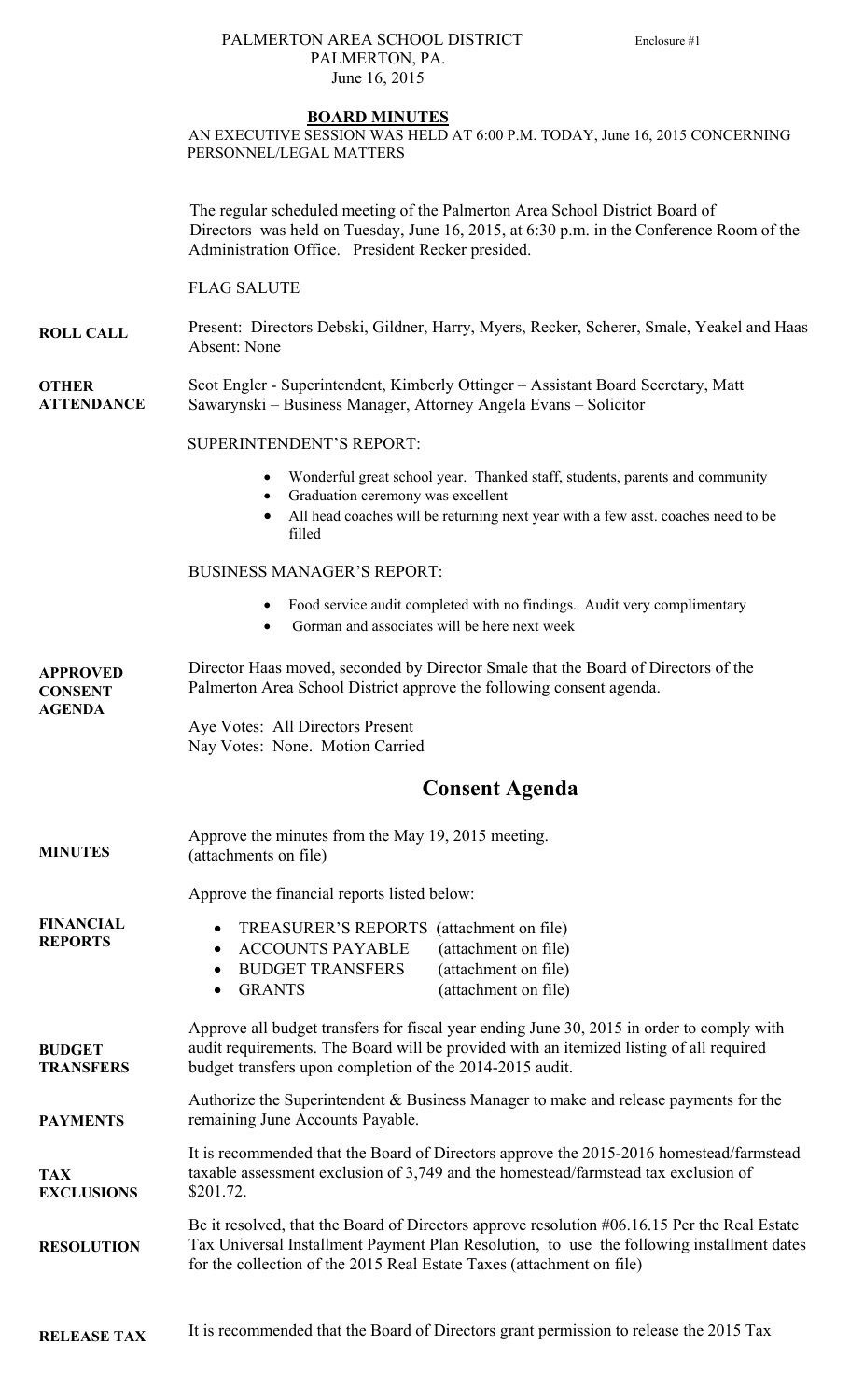|                                          | June 16, 2015                                                                                                                                                                                                                                                                                                                                                                                                                                                                                                               |
|------------------------------------------|-----------------------------------------------------------------------------------------------------------------------------------------------------------------------------------------------------------------------------------------------------------------------------------------------------------------------------------------------------------------------------------------------------------------------------------------------------------------------------------------------------------------------------|
| <b>DUPLICATES</b>                        | Duplicates to the respective tax collectors for the fiscal year beginning July 1, 2015.                                                                                                                                                                                                                                                                                                                                                                                                                                     |
| <b>ATHLETIC INS</b><br><b>COVERAGE</b>   | Approve the athletic insurance coverage through Axis Insurance Company for the period of<br>August 14, 2015 to August 14, 2016 at a cost of \$34,706 with primary excess coverage over<br>\$100 (attachment on file)                                                                                                                                                                                                                                                                                                        |
| <b>BOARD</b><br><b>TREASURER</b>         | Appoint Susan Debski as the Board Treasurer, effective July 1, 2015 through June 30, 2016,<br>at the rate of \$400.                                                                                                                                                                                                                                                                                                                                                                                                         |
| <b>TENURE</b>                            | Approve tenure for the following teachers who have obtained 3 years of satisfactory ratings<br>with the Palmerton School District:<br>Ryan Sharkazy, Jr. High School<br>$\bullet$<br>Ralph Andrews, Jr. High School<br>$\bullet$<br>Trisha Green, Towamensing Elementary School<br>$\bullet$<br>William Zeky, Towamensing Elementary School<br>Brittany Hunsicker, Towamensing Elementary School<br>Suzanne Lynn, Jr. High School<br>$\bullet$                                                                              |
| <b>CURRICULUM</b><br><b>COORDINATORS</b> | Recommendation to approve the following as curriculum coordinators at Parkside/S.S.<br>Palmer for the 2015-2016 school year:<br>Holly Sell, K-1<br>$\bullet$<br>Roberta Yeager, Grades 2-3<br>$\bullet$<br>Meghan Barclay, Grade 4<br>Deanna Iles, Grade 5<br>Monique Hofford, Grade 6<br>Recommendation to approve the following as curriculum coordinators at Towamensing                                                                                                                                                 |
|                                          | Elementary for the 2015-2016 school year:<br>Joyce Paulinho, grades K-1<br>$\bullet$<br>Susan Warakomski, grades 2-3<br>Susan Deem, grade 4<br>$\bullet$<br>Kathryn McKeon, grade 5<br>Jaclyn Ivancich, grade 6                                                                                                                                                                                                                                                                                                             |
|                                          | Recommendation to approve the following as curriculum coordinators at the Jr. High School<br>for the 2015-2016 school year:<br>Patricia Boyd, Co-Chair, English/Language Arts<br>Kevin Kolodziejski, Co-Chair, English/Language Arts<br>Kim Seiler, Social Studies<br>$\bullet$<br>Kathy Englert, Math/Science<br>Whitney Kern, Secondary Specialists                                                                                                                                                                       |
|                                          | Recommendation to approve the following as curriculum coordinators at the Sr. High School<br>for the 2015-2016 school year:<br>Bonnie Tavella, Co-Chair, English<br>$\bullet$<br>Anna Corby, Co-Chair, English<br>Michael Gombert, Co-Chair, Social Studies<br>$\bullet$<br>Paul McArdle, Co-Chair, Social Studies<br>$\bullet$<br>Pamela Wuest, Math<br>$\bullet$<br>John Hrebik, Science<br>$\bullet$<br>Thomas Smelas, Business<br>Jose Elvir, Foreign Language<br>$\bullet$<br>Carol Andrews, Health/Physical Education |
| <b>RESIGNATIONS</b>                      | Accept the resignation of Jenna Haydt from the summer position effective immediately.                                                                                                                                                                                                                                                                                                                                                                                                                                       |
|                                          | Accept the resignation of Bethany Rowland as a Sixth Grade Teacher at S.S. Palmer<br>Elementary School, effective June 11, 2015.                                                                                                                                                                                                                                                                                                                                                                                            |
| <b>SUMMER</b><br><b>EMPLOYEES</b>        | Approve the following summer employees at the rate of \$7.25/hour, 28 hours/week, effective<br>June 15, 2015 through August 20, 2015:<br>$\bullet$ Chris LaBar-Hoffman                                                                                                                                                                                                                                                                                                                                                      |

Chris LaBar-Hoffman

**TUITON RE -** Approve the attached tuition reimbursements.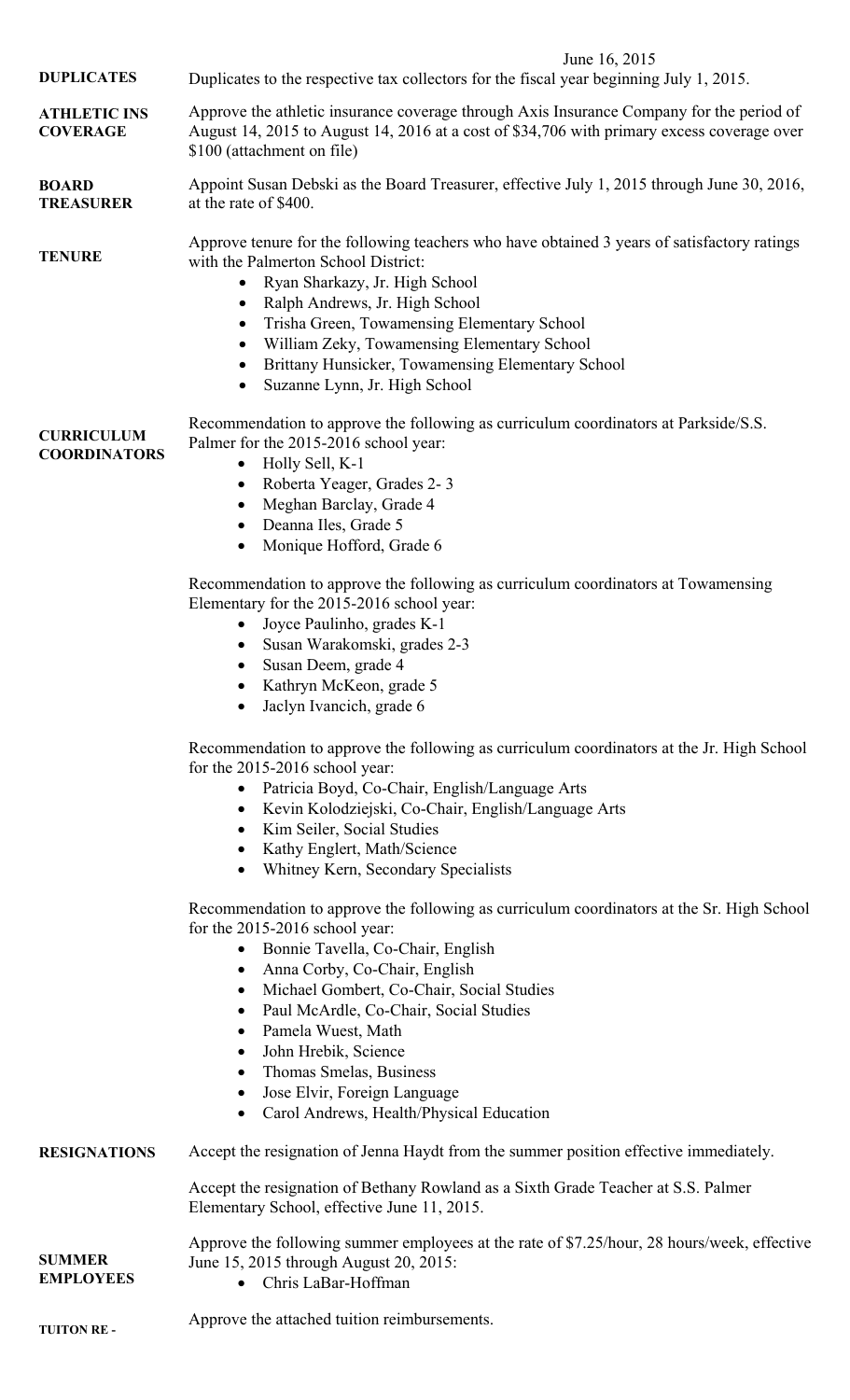| <b>IMBURSEMENT</b>                                         | June 16, 2015<br>Accept the status that the members of the senior Class of 2015 have completed the                                                                                                                                                                                                                                                                                                                                                                                                                                                                                                                                                                                                                                                                                                                                                                                                                                                                                                                                                                                                                                                                                                                                                                                                          |  |  |
|------------------------------------------------------------|-------------------------------------------------------------------------------------------------------------------------------------------------------------------------------------------------------------------------------------------------------------------------------------------------------------------------------------------------------------------------------------------------------------------------------------------------------------------------------------------------------------------------------------------------------------------------------------------------------------------------------------------------------------------------------------------------------------------------------------------------------------------------------------------------------------------------------------------------------------------------------------------------------------------------------------------------------------------------------------------------------------------------------------------------------------------------------------------------------------------------------------------------------------------------------------------------------------------------------------------------------------------------------------------------------------|--|--|
| <b>CLASS OF 2015</b>                                       | graduation requirements set forth by the Pennsylvania Department of Education and the<br>Board of Education of the Palmerton Area School District. (attachment on file)                                                                                                                                                                                                                                                                                                                                                                                                                                                                                                                                                                                                                                                                                                                                                                                                                                                                                                                                                                                                                                                                                                                                     |  |  |
| <b>CLINICAL PRACTICE</b><br><b>INTERNSHIP</b>              | Approve the affiliation agreement for Clinical Practice Internship and use of a facility as an<br>athletic training internship site with East Stroudsburg University. (attachment on file)                                                                                                                                                                                                                                                                                                                                                                                                                                                                                                                                                                                                                                                                                                                                                                                                                                                                                                                                                                                                                                                                                                                  |  |  |
|                                                            | Motion to retroactively dissolve the Michael Graver Scholarship at the request of the family.<br>Remaining funds of \$2,308.24 to be distributed at the May 28, 2015 ceremony.                                                                                                                                                                                                                                                                                                                                                                                                                                                                                                                                                                                                                                                                                                                                                                                                                                                                                                                                                                                                                                                                                                                              |  |  |
| <b>SCHOLARSHIP</b><br><b>CHANGES</b>                       | Approve the Athletic Training Honor Code.                                                                                                                                                                                                                                                                                                                                                                                                                                                                                                                                                                                                                                                                                                                                                                                                                                                                                                                                                                                                                                                                                                                                                                                                                                                                   |  |  |
| <b>ATHLETIC HONOR</b><br><b>CODE</b>                       |                                                                                                                                                                                                                                                                                                                                                                                                                                                                                                                                                                                                                                                                                                                                                                                                                                                                                                                                                                                                                                                                                                                                                                                                                                                                                                             |  |  |
| <b>ATHLETIC</b>                                            | Approve the 2015-2016 Athletic Handbook.                                                                                                                                                                                                                                                                                                                                                                                                                                                                                                                                                                                                                                                                                                                                                                                                                                                                                                                                                                                                                                                                                                                                                                                                                                                                    |  |  |
| <b>HANDBOOK</b>                                            | Approve the attached summer reading list for High School English Department.<br>(attachment on file)                                                                                                                                                                                                                                                                                                                                                                                                                                                                                                                                                                                                                                                                                                                                                                                                                                                                                                                                                                                                                                                                                                                                                                                                        |  |  |
| <b>SUMMER READING</b><br><b>LIST</b>                       |                                                                                                                                                                                                                                                                                                                                                                                                                                                                                                                                                                                                                                                                                                                                                                                                                                                                                                                                                                                                                                                                                                                                                                                                                                                                                                             |  |  |
| <b>DONATION</b>                                            | Accept the donation of books for the High School Library. (attachment on file)                                                                                                                                                                                                                                                                                                                                                                                                                                                                                                                                                                                                                                                                                                                                                                                                                                                                                                                                                                                                                                                                                                                                                                                                                              |  |  |
| <b>CONTRACT</b>                                            | Approve the contract with Shop Specialties Inc for shop machinery maintenance for the<br>2015-16 school year at a cost of \$1400.00 plus any repair parts required throughout the<br>school year.                                                                                                                                                                                                                                                                                                                                                                                                                                                                                                                                                                                                                                                                                                                                                                                                                                                                                                                                                                                                                                                                                                           |  |  |
|                                                            | Approve voluntary student accident coverage through Axis Insurance Company for the                                                                                                                                                                                                                                                                                                                                                                                                                                                                                                                                                                                                                                                                                                                                                                                                                                                                                                                                                                                                                                                                                                                                                                                                                          |  |  |
| <b>STUDENT ACCIDENT</b><br><b>COVERAGE</b>                 | period of August 14, 2015 to August 14, 2016 for a 24-hour wrap around rate of \$75.00,<br>benefits excluding all sports.                                                                                                                                                                                                                                                                                                                                                                                                                                                                                                                                                                                                                                                                                                                                                                                                                                                                                                                                                                                                                                                                                                                                                                                   |  |  |
| <b>TICKET PRICES</b>                                       | Approve the 2015-16 Athletic Ticket Prices $\&$ Season Pass Prices as listed on the attached<br>schedule (attachment on file)                                                                                                                                                                                                                                                                                                                                                                                                                                                                                                                                                                                                                                                                                                                                                                                                                                                                                                                                                                                                                                                                                                                                                                               |  |  |
| <b>BONDING AMOUNTS</b>                                     | It is recommended that the Board of Directors approve the following bonding amounts for<br>the $2015-2016$ fiscal year:                                                                                                                                                                                                                                                                                                                                                                                                                                                                                                                                                                                                                                                                                                                                                                                                                                                                                                                                                                                                                                                                                                                                                                                     |  |  |
|                                                            | <b>Board President</b><br>\$250,000                                                                                                                                                                                                                                                                                                                                                                                                                                                                                                                                                                                                                                                                                                                                                                                                                                                                                                                                                                                                                                                                                                                                                                                                                                                                         |  |  |
|                                                            | <b>Board Vice President</b><br>\$250,000<br>\$250,000<br><b>Board Secretary</b><br>$\bullet$                                                                                                                                                                                                                                                                                                                                                                                                                                                                                                                                                                                                                                                                                                                                                                                                                                                                                                                                                                                                                                                                                                                                                                                                                |  |  |
|                                                            | Superintendent<br>\$25,000                                                                                                                                                                                                                                                                                                                                                                                                                                                                                                                                                                                                                                                                                                                                                                                                                                                                                                                                                                                                                                                                                                                                                                                                                                                                                  |  |  |
|                                                            | <b>Business Manager</b><br>\$25,000<br>$\bullet$                                                                                                                                                                                                                                                                                                                                                                                                                                                                                                                                                                                                                                                                                                                                                                                                                                                                                                                                                                                                                                                                                                                                                                                                                                                            |  |  |
|                                                            | <b>Employee Blanket Bond</b><br>\$35,000                                                                                                                                                                                                                                                                                                                                                                                                                                                                                                                                                                                                                                                                                                                                                                                                                                                                                                                                                                                                                                                                                                                                                                                                                                                                    |  |  |
|                                                            | <b>Board Treasurer</b><br>\$20,000                                                                                                                                                                                                                                                                                                                                                                                                                                                                                                                                                                                                                                                                                                                                                                                                                                                                                                                                                                                                                                                                                                                                                                                                                                                                          |  |  |
| <b>COMPUTER</b><br><b>SERVICES</b>                         | It is recommended that the Board of Directors approve the 2015-16 agreement with Central<br>Susquehanna Intermediate Unit 16 for computer services at a rate based on student<br>enrollment and an estimated cost of \$29,000.                                                                                                                                                                                                                                                                                                                                                                                                                                                                                                                                                                                                                                                                                                                                                                                                                                                                                                                                                                                                                                                                              |  |  |
| <b>AGREEMENT</b>                                           | <b>End of Consent Agenda</b>                                                                                                                                                                                                                                                                                                                                                                                                                                                                                                                                                                                                                                                                                                                                                                                                                                                                                                                                                                                                                                                                                                                                                                                                                                                                                |  |  |
| <b>FINAL 2015-2016</b><br><b>BUDGET</b><br><b>APPROVED</b> | Director Debski moved, seconded by Director Scherer that the Board of Directors of<br>Palmerton Area School District approve the Palmerton Area School District General<br>Operating Budget for the 2015-2016 fiscal year with a real estate tax levy of 53.80750 mills<br>(a $1.36$ mill increase over 2014-2015) with budgetary expenditures of \$30,387,081. The<br>board also authorizes, as a part of the General Operating Budget adoption, the Section 679<br>Per Capita Tax of \$5.00: Act 511 Earned Income Tax of 1.00%; Act 511 Per Capita Tax of<br>\$10.00: Act 511 Realty Transfer Tax of 1.00%; Local Services Tax of \$5.00. The Board<br>reaffirms and reenacts all collection procedures that are applicable to the local service tax,<br>Section 679 and 511 Per Capita tax and Act 511 Earned Income Tax, and Act 511 Realty<br>transfer tax. For informational purposes: Sharing of certain taxes occurs as permitted by<br>law: Per Capita --\$10.00 school district, \$5.00 municipality; Earned Income Tax --.5%<br>school district, .5% municipality; Realty Transfer Tax -- .5% school district, .5%<br>municipality; Local Services Tax --\$5.00 school district, \$47.00 municipality.<br>Aye Votes: Directors Smale, Harry, Haas, Yeakel, Recker, Debski, Gildner and Scherer. |  |  |
|                                                            | Nay Votes: Director Myers. None. Motion Carried                                                                                                                                                                                                                                                                                                                                                                                                                                                                                                                                                                                                                                                                                                                                                                                                                                                                                                                                                                                                                                                                                                                                                                                                                                                             |  |  |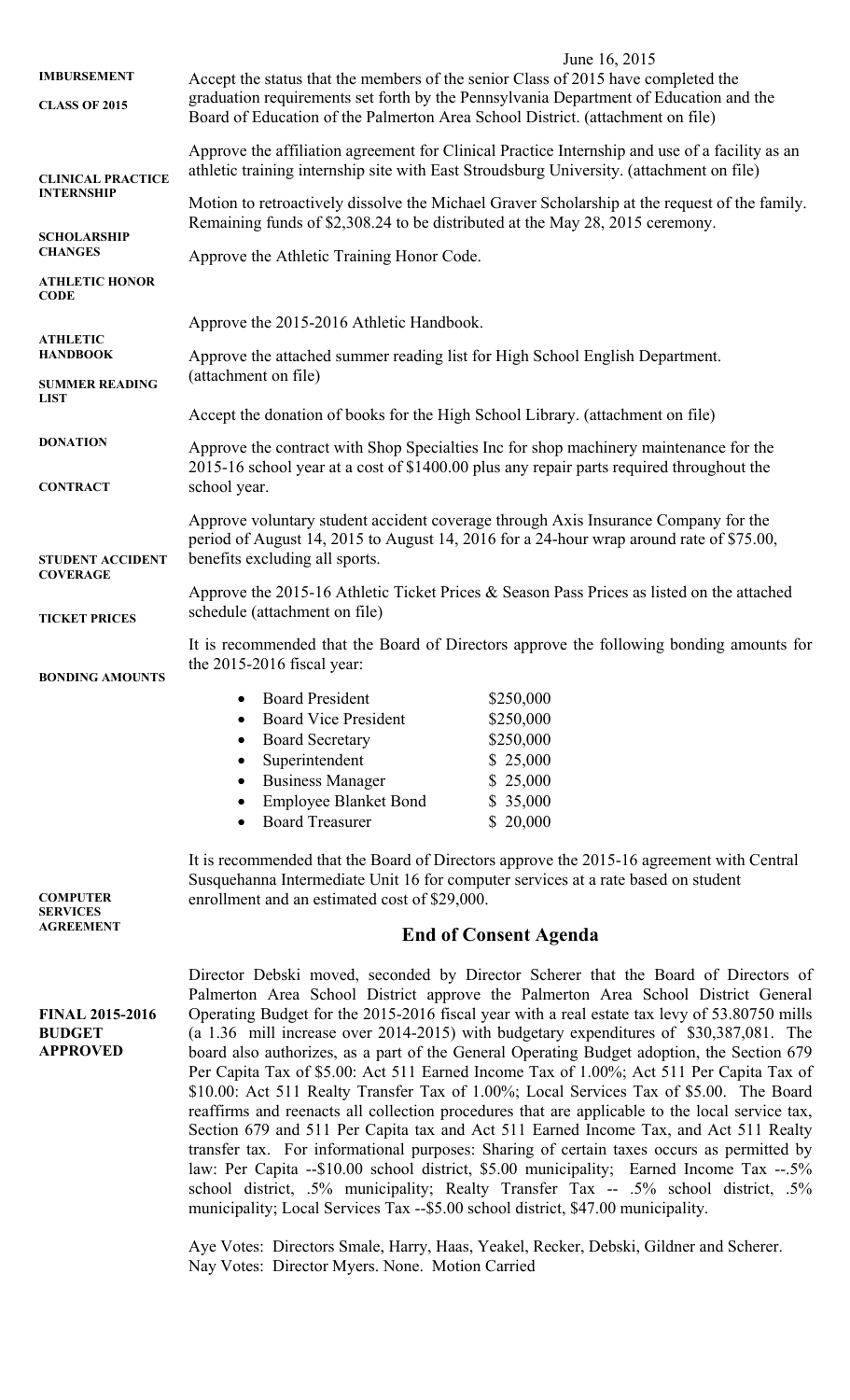# June 16, 2015

| 2015-2016<br><b>WORKERS'</b><br><b>COMPENSATION</b><br><b>COVERAGE</b><br><b>APPROVED</b> | Director Yeakel moved, seconded by Director Haas that the Board of Directors of the<br>Palmerton Area School District approve the 2015-2016 workers' compensation coverage<br>through Highmark insurance Group at an estimated cost of \$99,523. The premium is based<br>upon total payroll and will be reconciled upon completion of the 2015-2016 fiscal year.<br>Aye Votes: All Directors Present.<br>Nay Votes: None. Motion Carried |
|-------------------------------------------------------------------------------------------|------------------------------------------------------------------------------------------------------------------------------------------------------------------------------------------------------------------------------------------------------------------------------------------------------------------------------------------------------------------------------------------------------------------------------------------|
| <b>EMPLOYMENT</b><br>OF SPECIAL ED<br><b>DIRECTOR</b><br><b>APPROVED</b>                  | Director Gildner moved, seconded by Director Smale that the Board of Directors of the<br>Palmerton Area School District approve Suzanne Rentschler as Director of Special<br>Education at the salary of \$86,500, effective July 1, 2015.<br>Aye Votes: All Directors Present.<br>Nay Votes: None. Motion Carried                                                                                                                        |
| <b>MAINTENANCE</b><br><b>EMPLOYEE</b><br><b>APPROVED</b>                                  | Director Haas moved, seconded by Director Scherer that the Board of Directors of Palmerton<br>Area School District approve Trahn Thompson as full-time maintenance employee at Step 3<br>of PAESPA contract, \$47,594, effective July 1, 2015                                                                                                                                                                                            |
|                                                                                           | Aye Votes: All Directors Present<br>Nay Votes: None. Motion Carried                                                                                                                                                                                                                                                                                                                                                                      |
| <b>ESY TEACHER</b><br><b>APPROVED</b>                                                     | Director Yeakel moved, seconded by Director Smale that the Board of Directors of<br>Palmerton Area School District approve Daniele Bowman as ESY Teacher at the rate of<br>\$30/hour, as needed, for July and August 2015.                                                                                                                                                                                                               |
|                                                                                           | Aye Votes: All Directors Present<br>Nay Votes: None. Motion Carried                                                                                                                                                                                                                                                                                                                                                                      |
| <b>FACILITIES</b><br><b>CONTRACTS</b><br><b>APPROVED</b>                                  | Director Yeakel moved, seconded by Director Gildner that the Board of Directors of<br>Palmerton Area School District approve the facilities contracts for the 2015-2016 school<br>year. (attachment on file)                                                                                                                                                                                                                             |
|                                                                                           | Aye Votes: All Directors Present<br>Nay Votes: None. Motion Carried                                                                                                                                                                                                                                                                                                                                                                      |
|                                                                                           | INFORMATIONAL ITEMS: (attachments on file)<br>Enrollment, May 31, 2015<br>$\bullet$<br>CLIU Board Minutes, April 20, 2015<br>LCCC President's Desk, June 2015<br>$\bullet$<br>LCCC Minutes, May 7, 2015<br>Avenger, Senior Edition, Class of 2015<br><b>Board Summary</b>                                                                                                                                                                |
|                                                                                           | PUBLIC PARTICIPATION:                                                                                                                                                                                                                                                                                                                                                                                                                    |
|                                                                                           | Mr. Charles Laviolette                                                                                                                                                                                                                                                                                                                                                                                                                   |
|                                                                                           | Updated Board regarding summer reading program at the Library. The book chain<br>continue again this summer. There will also be an art camp run at Library.                                                                                                                                                                                                                                                                              |

The Library will also host a golf outing again this year.